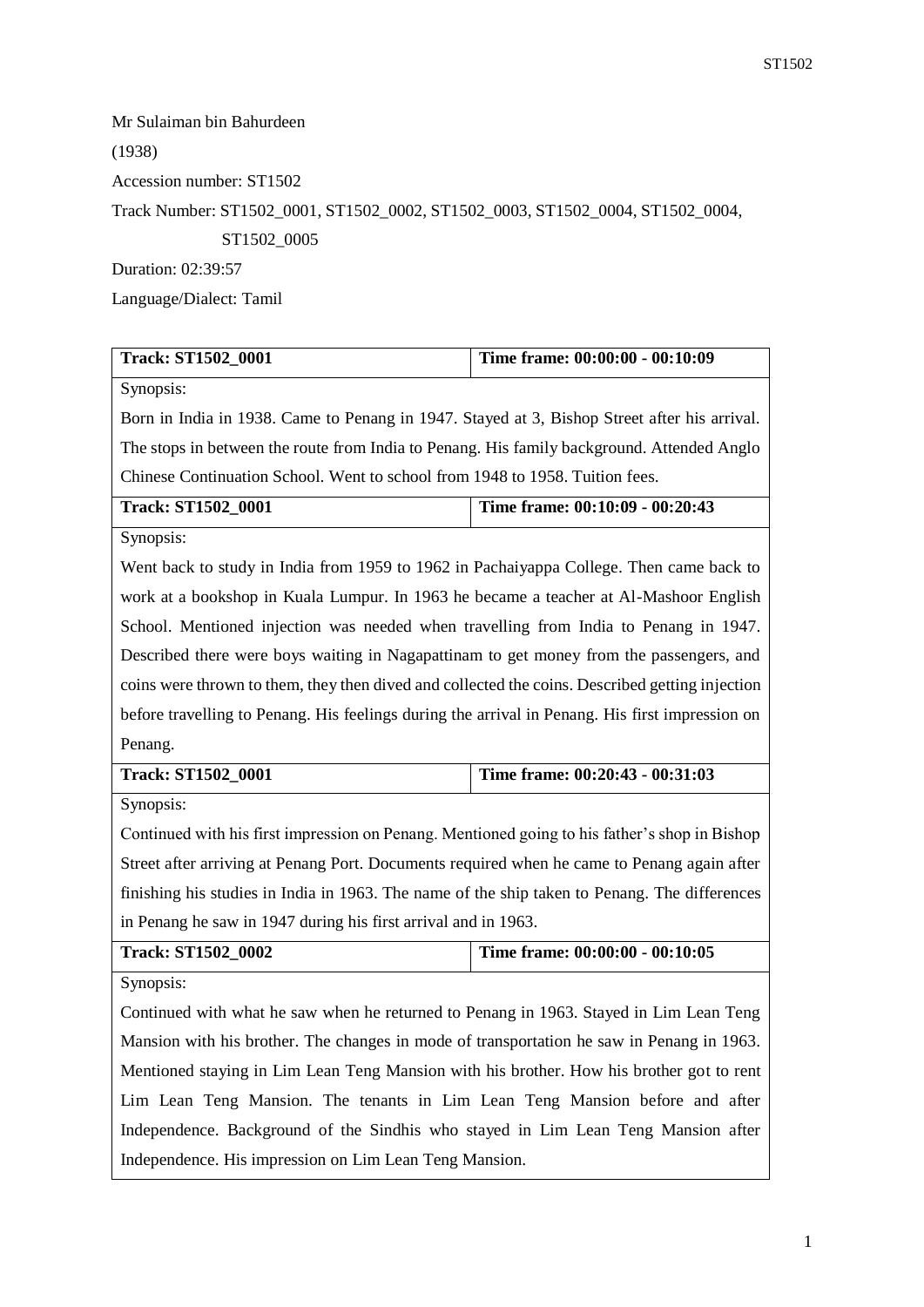| <b>Track: ST1502_0002</b>                                                                        | Time frame: 00:10:05 - 00:20:37                                             |  |  |
|--------------------------------------------------------------------------------------------------|-----------------------------------------------------------------------------|--|--|
| Synopsis:                                                                                        |                                                                             |  |  |
| The layout of Lim Lean Teng Mansion. Described sizes of different compartments in Lim Lean       |                                                                             |  |  |
| Teng Mansion. The use of space by his family and him in the Lim Lean Teng Mansion.               |                                                                             |  |  |
| Building materials of the mansion.                                                               |                                                                             |  |  |
| <b>Track: ST1502_0002</b>                                                                        | Time frame: 00:20:37 - 00:31:03                                             |  |  |
| Synopsis:                                                                                        |                                                                             |  |  |
| Entrance to the Lim Lean Teng Mansion. The directions of these entrances. Mentioned Komtar       |                                                                             |  |  |
| was connected from Lim Lean Teng Mansion. Number of units in the Mansion. Mentioned              |                                                                             |  |  |
| monthly rental of the unit. Described that the owner collected extra rent from tenants privately |                                                                             |  |  |
| although there was Rent Control Act, and it was reported to the council. Paid only RM115 until   |                                                                             |  |  |
|                                                                                                  | the Rent Control was lifted. Handed the building back to the owner in 2003. |  |  |
| <b>Track: ST1502_0003</b>                                                                        | Time frame: 00:00:00 - 00:10:34                                             |  |  |
| Synopsis:                                                                                        |                                                                             |  |  |
| Mentioned the broken lift in Lim Lean Teng Mansion was left unrepaired. Mentioned liking to      |                                                                             |  |  |
| enjoy the breeze when staying in the building. Described how it was like staying with the        |                                                                             |  |  |
| Sindhis and the celebration of Deepavali. Mentioned the address was 63 Farquhar Street.          |                                                                             |  |  |
| Mentioned each unit in Lim Lean Teng Mansion its own letterbox with different unit number.       |                                                                             |  |  |
| Described the leaking problem on the third floor. Mentioned a famous figure who had stayed       |                                                                             |  |  |
| in Lim Lean Teng Mansion. Moved out in 1966 after getting married. The reason of moving          |                                                                             |  |  |
| out. Moved to Abu Siti Lane and then to Taman Free School, staying there until 1971.             |                                                                             |  |  |
| Mentioned his brother sold off his business in 1971 and went back to India.                      |                                                                             |  |  |
| <b>Track: ST1502_0003</b>                                                                        | Time frame: 00:10:34 - 00:20:48                                             |  |  |
| Synopsis:                                                                                        |                                                                             |  |  |
| Transportation used for house moving from Lim Lean Teng Mansion to Abu Siti Lane. Moved          |                                                                             |  |  |
| back to Lim Lean Teng Mansion again in 1971. The rent at that time. Furniture brought along      |                                                                             |  |  |
| when moving back to Lim Lean Teng Mansion in 1971. Moved to Taman Pekaka, Sungai Dua             |                                                                             |  |  |
| in 2003. Described the moving from Lim Lean Teng Mansion to Sungai Dua. Space used as a          |                                                                             |  |  |
| family in Lim Lean Teng Mansion in 1971 to before 2003. The rental at that time. His favourite   |                                                                             |  |  |

spot in the unit. Described having to move out from the unit when Rent Control was lifted.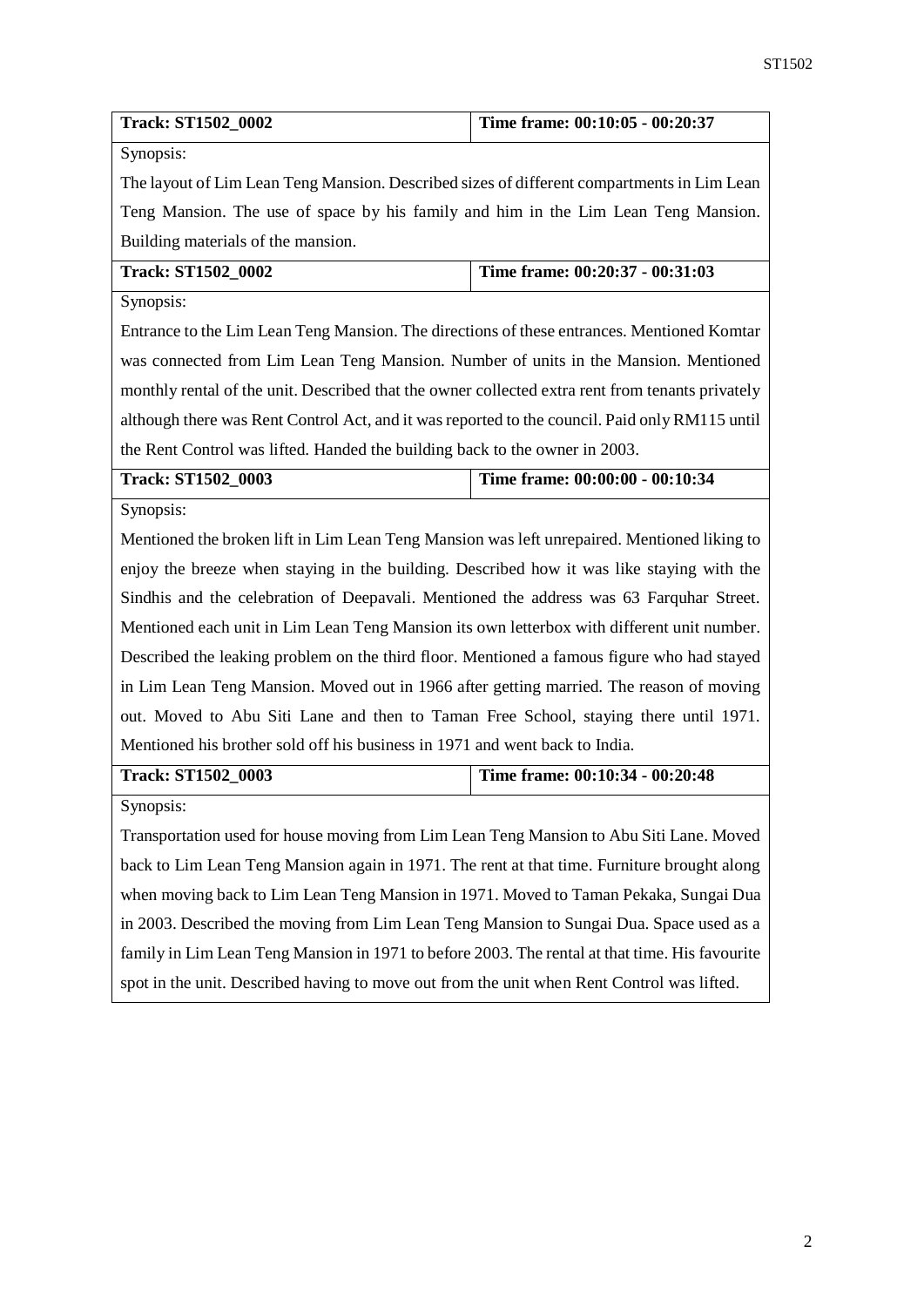| <b>Track: ST1502_0003</b>                                                                        | Time frame: 00:20:48 - 00:33:48                                                            |  |  |
|--------------------------------------------------------------------------------------------------|--------------------------------------------------------------------------------------------|--|--|
| Synopsis:                                                                                        |                                                                                            |  |  |
| Tenants who were still staying in Lim Lean Teng Mansion when he moved out. Tenants who           |                                                                                            |  |  |
| stayed with him in the Mansion from 1963 to 2003. How he felt when moving out of the             |                                                                                            |  |  |
| Mansion. Arrangement made for the house moving. Wedding venue for his three children.            |                                                                                            |  |  |
| Preparation made in the unit for wedding. Wedding ceremony being performed in the unit.          |                                                                                            |  |  |
| Described Aqiqah feast taken place in the unit. Mentioned Lim Lean Teng's background.            |                                                                                            |  |  |
| <b>Track: ST1502_0004</b>                                                                        | Time frame: 00:00:00 - 00:10:02                                                            |  |  |
| Synopsis:                                                                                        |                                                                                            |  |  |
| Took over the book business after his father passed away in 1967. Mentioned it was 1969 that     |                                                                                            |  |  |
| the take-over took place. The business's situation during the take-over. The reason that the     |                                                                                            |  |  |
| business was eventually closed down in 1977. Described the way his father conducted the book     |                                                                                            |  |  |
|                                                                                                  | business before World War II. Mentioned tying of books. Areas that his father would go and |  |  |
| sell books. Mentioned his father and the other two business partners started their business at 3 |                                                                                            |  |  |
| Bishop Street. Size of the shop. Mentioned it was a two-storey building but they used only the   |                                                                                            |  |  |
| ground floor. Building materials of the shop. The use of space in the shop. The book             |                                                                                            |  |  |
| arrangement. Repair work done in the shop.                                                       |                                                                                            |  |  |
|                                                                                                  |                                                                                            |  |  |
| <b>Track: ST1502_0004</b>                                                                        | Time frame: 00:10:02 - 00:20:16                                                            |  |  |
| Synopsis:                                                                                        |                                                                                            |  |  |
| Described facing rat problem and how it was tackled by the local council. Described the          |                                                                                            |  |  |
| differences of the shop when he was young and after he took over. The shop rent. Types of        |                                                                                            |  |  |
| shops nearby. Number of workers in the shop during his father's time and after he took over.     |                                                                                            |  |  |
| Mentioned his father and his partners sold food at the shop as well, but the food business was   |                                                                                            |  |  |
| let go after that. Types of food they sold at shop by then. The wholesaler of food. The usual    |                                                                                            |  |  |
| customers. Why his workers were all from India. Mentioned dividing the work amongst              |                                                                                            |  |  |
| workers based on their abilities. Other bookshops during his father's time and his time.         |                                                                                            |  |  |
| <b>Track: ST1502_0004</b>                                                                        | Time frame: 00:20:16 - 00:31:03                                                            |  |  |
| Synopsis:                                                                                        |                                                                                            |  |  |
| The workers' salaries. Mentioned food allowance and meal would be provided for workers           |                                                                                            |  |  |
| during his father's time but not in his time. Why food provision for workers was no longer a     |                                                                                            |  |  |
| common practice nowadays. Break time for the workers. Mentioned accommodation was                |                                                                                            |  |  |
| provided for workers during his father's time. Other benefits for the workers. How long usually  |                                                                                            |  |  |
| the workers would stay in India before coming back to work. Where did they get the book          |                                                                                            |  |  |

during his father's time.